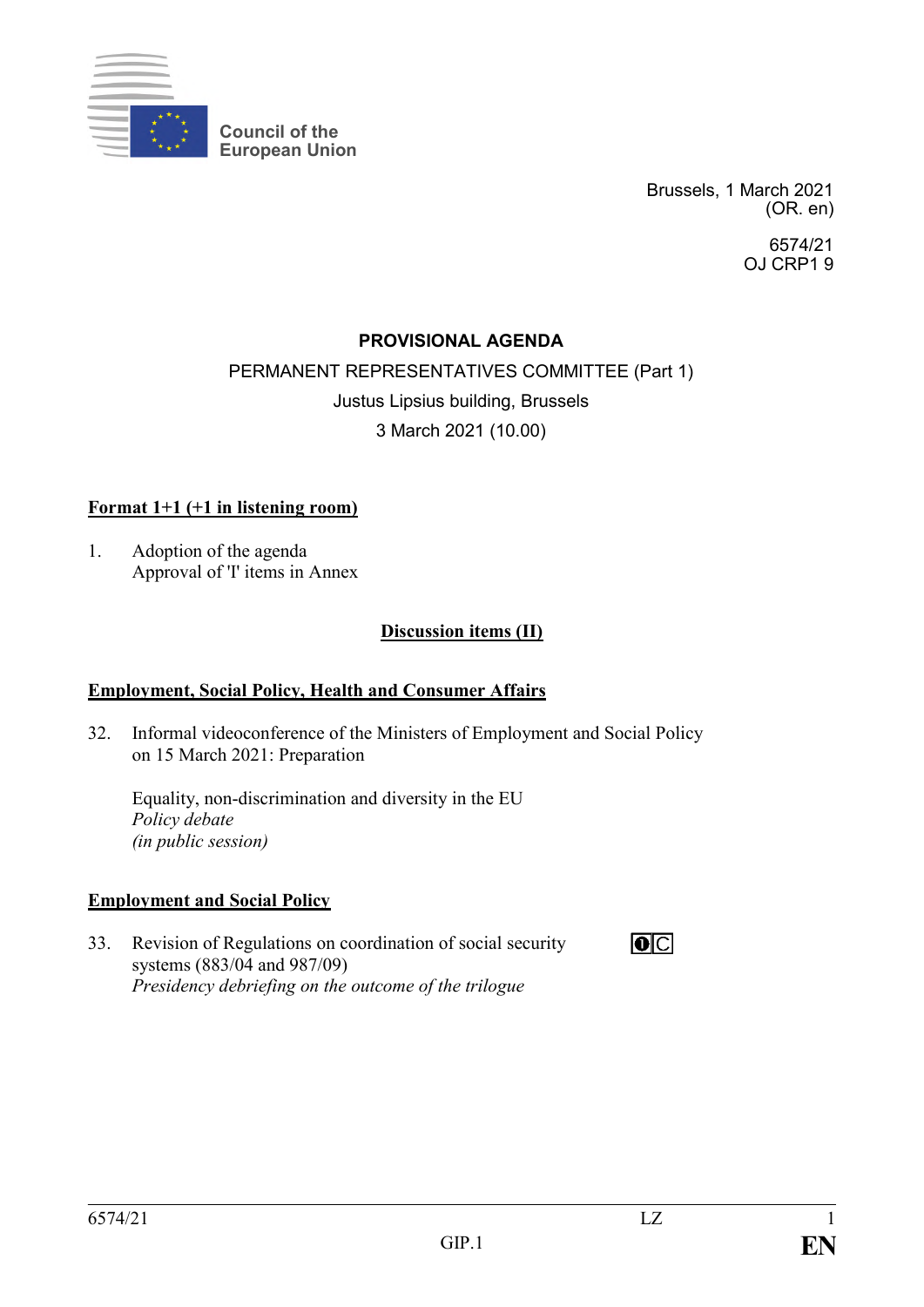## **Environment**

34. Informal videoconference of the Ministers of Environment on 18 March 2021: Preparation

European Semester:

- a) The role of the Recovery and Resilience Plans for a Green **Transition**
- b) The future of the Semester in the context of Recovery and Resilience Facility in view of the Green Transition

*Exchange of views (in public session)*

35. Regulation on European Climate Law *Preparation for the trilogue*

## **Agriculture and Fisheries**

36. Meeting of the Council (Agriculture and Fisheries) on 22 and 23 March 2021: Agenda (For the items in the remit of the Permanent Representatives Committee)

## **Fisheries**

- 37. European Maritime, Fisheries and Aquaculture Fund (EMFAF)  $\overline{10}$ 6310/21 *Political agreement* 6311/21
- 38. Council Decision on the EU position in the consultations with  $\Box$ 6382/21 the United Kingdom to agree on fishing opportunities for 2021 6414/21 and for certain deep sea stocks for 2021 and 2022 *Preparation for the adoption Decision to use the written procedure*

## **Internal Market and Industry**

39. Directive amending Directive 2013/34/EU as regards disclosure of income tax information (CBCR) *Mandate for negotiations with the European Parliament*  $\overline{O}$  6399/21

## **Any other business**

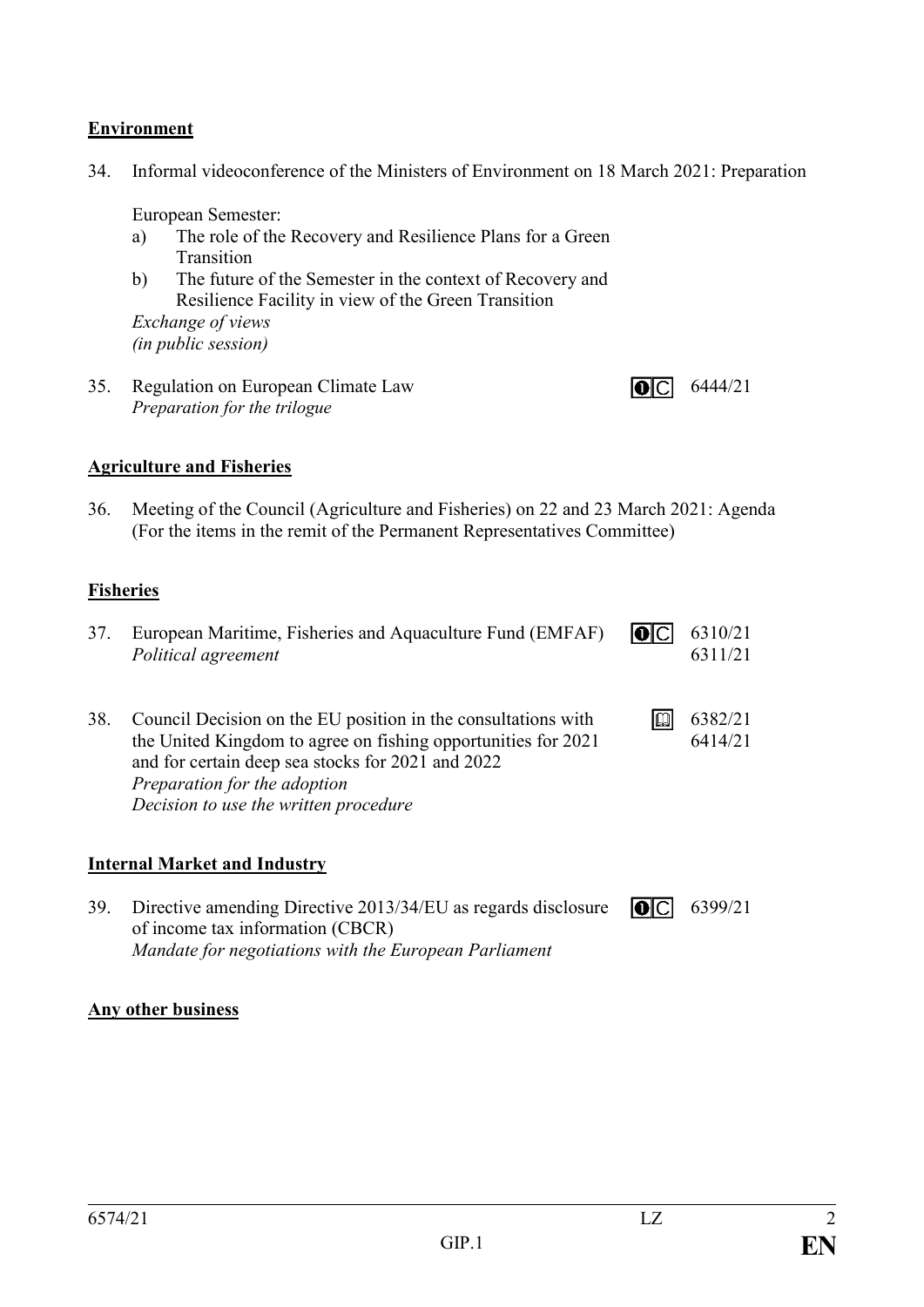# **Non-discussion items (I)**

# **Institutional Affairs**

# **Written questions**

| 40. | $\otimes$<br>Replies to questions for written answer submitted to the Council<br>by Members of the European Parliament<br>Adoption by silence procedure                                                                                                      |                                                                                                                                                       | 6492/21<br>PE-QE |                                             |
|-----|--------------------------------------------------------------------------------------------------------------------------------------------------------------------------------------------------------------------------------------------------------------|-------------------------------------------------------------------------------------------------------------------------------------------------------|------------------|---------------------------------------------|
|     | a)                                                                                                                                                                                                                                                           | Sandra Pereira (GUE/NGL)<br>"Venezuelan elections"                                                                                                    |                  | 6009/21                                     |
|     | b)                                                                                                                                                                                                                                                           | Claudia Gamon (Renew), Morten Petersen (Renew)<br>"EU power supply failure"                                                                           |                  | 5985/21                                     |
|     | <b>Fisheries</b>                                                                                                                                                                                                                                             |                                                                                                                                                       |                  |                                             |
| 41. | Council Regulation amending Regulations (EU) 2021/91 and<br>$ C \mathbb{Q} $<br>(EU) 2021/92 as regards certain provisional fishing<br>opportunities for 2021 in Union waters and non-Union waters<br>Decision to use the written procedure for the adoption |                                                                                                                                                       |                  | 6316/21<br>6207/21<br><b>PECHE</b>          |
|     | <b>Agriculture</b>                                                                                                                                                                                                                                           |                                                                                                                                                       |                  |                                             |
| 42. | Ministerial Declaration and Ministerial Resolution concerning<br>$ \mathbb{Q} $<br>the 8th Ministerial Conference on Protection of Forests in<br>Europe<br>Approval<br>Decision to use the written procedure                                                 |                                                                                                                                                       |                  | 6405/1/21 REV 1<br>6508/21<br><b>FORETS</b> |
|     | <b>Transport</b>                                                                                                                                                                                                                                             |                                                                                                                                                       |                  |                                             |
| 43. |                                                                                                                                                                                                                                                              | Declaration of Locarno on developing the railway system<br>Authorisation to sign on behalf of the European Union<br>Approval of the Council statement |                  | 6471/21<br>$+$ ADD 1 - 2<br><b>TRANS</b>    |